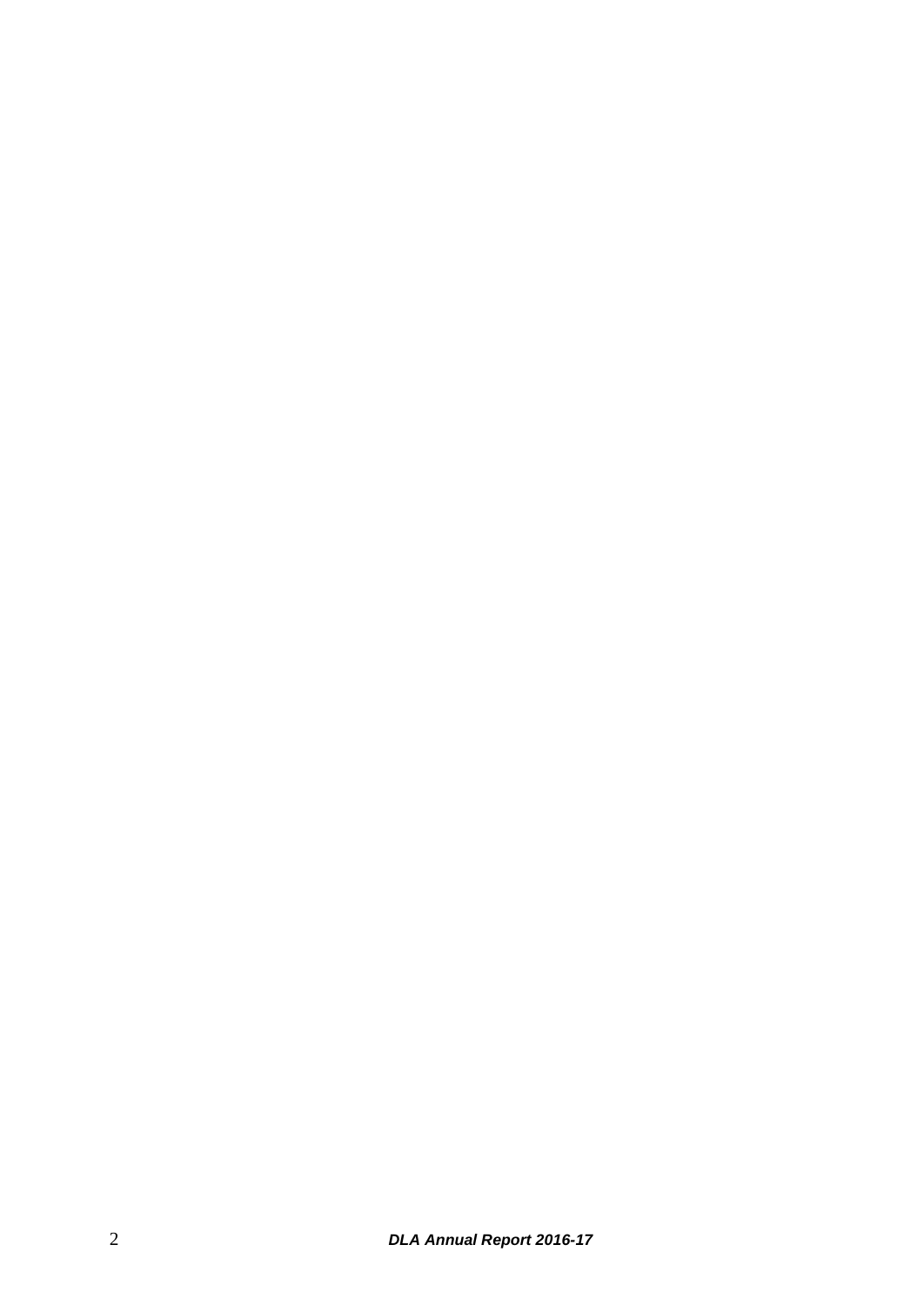# **Contents**

| <b>Section</b>    | <b>Subject</b>                     | Page |
|-------------------|------------------------------------|------|
| 1.                | <b>History and Aims</b>            | 5    |
| 2.                | Overview and Chair's Report        | 6    |
| 3.                | Membership                         | 8    |
| 4.                | <b>Briefings and E-mail News</b>   | 9    |
| 5.                | <b>Practitioner Group Meetings</b> | 11   |
| 6.                | <b>Regional Representation</b>     | 12   |
| 7.                | Influencing Law and Policy         | 12   |
| <b>Appendix 1</b> | Staffing                           | 14   |
| <b>Appendix 2</b> | <b>Support and Thanks</b>          | 14   |
| <b>Appendix 3</b> | <b>Executive Committee</b>         | 15   |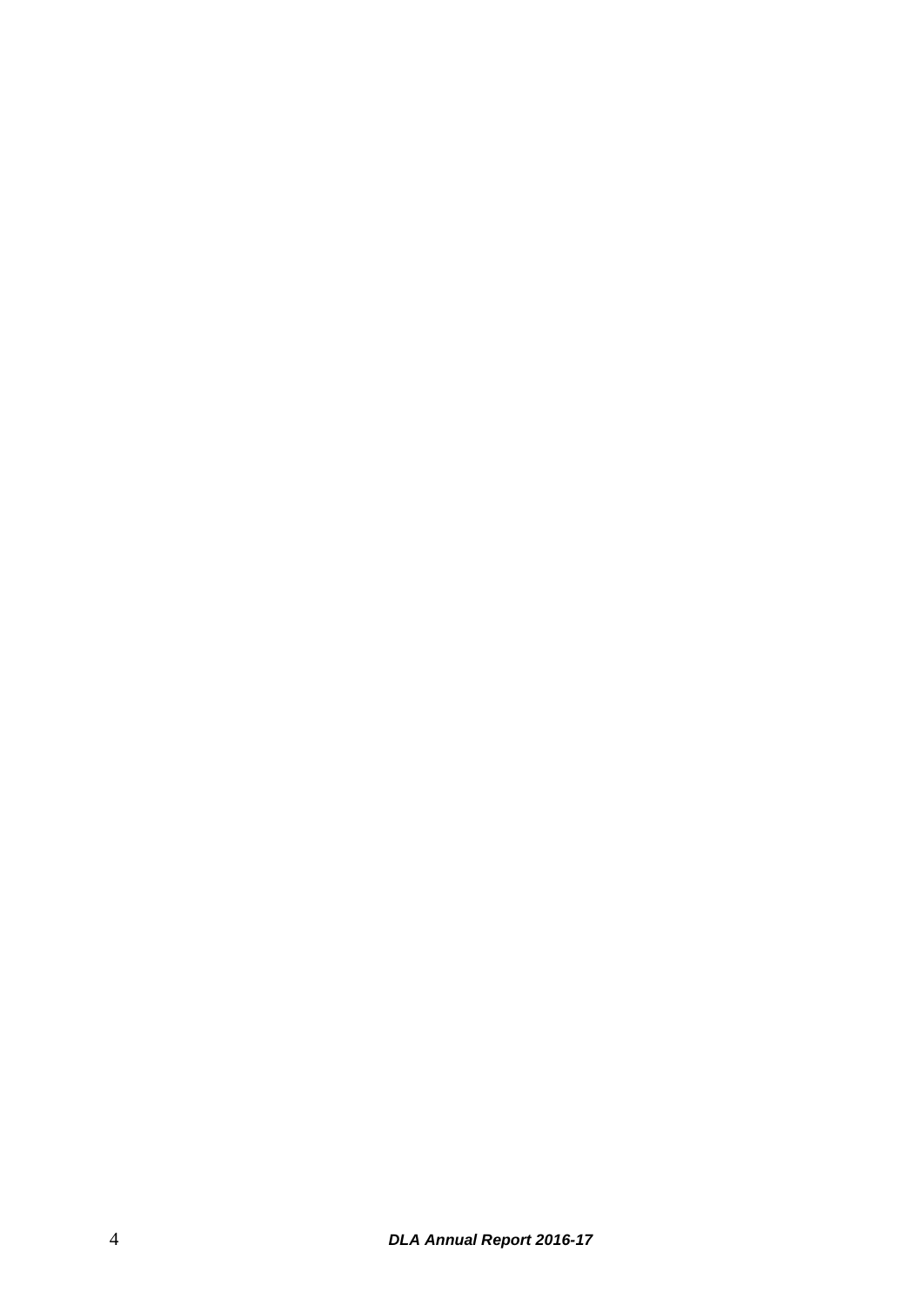## **1. History and Aims**

At a time when much of the public funding for supporting victims of discrimination has either been removed or is under serious threat, the Discrimination Law Association remains fully committed to advocate and support a complainant-centred approach to anti-discrimination law and practice.

The DLA was founded in 1995 for the purpose of advocating for better legal protection for complainants in discrimination law though engaging with the political and legislative process and improving education and increasing resources for those involved in practice.

From the start, strong emphasis has been placed on the important role of the voluntary sector and trade unions, and that remains the case today.

In 1998 a three-year grant was received from the Community Fund which enabled us to employee a part-time member of staff to assist us in our activities, and we have continued to do so ever since, even though we are now self-sufficient.

In 1999 we were incorporated as a company limited by guarantee.

In 2008 the Association was granted charitable status. Our charitable aims are to promote good community relations by improving the assistance and support given to people who are or may be subjected to discrimination and to advance education and training in the field of legal representation for people who are or may be subjected to discrimination.

The DLA acts as a forum of lawyers and advisers and others who deal with discrimination law in considering the impact of proposed changes to the law and submitting responses and in disseminating training and good practice. Looking beyond our membership, the DLA works to encourage the development of meaningful public discourse on defeating discrimination amongst legislators, policy makers and civil society generally.

Membership is open to any lawyer, legal or advice worker, trade unionist, equality officer or other person substantially engaged or interested in discrimination law and any organisation, firm, company or other body engaged or interested in discrimination law. The membership comprises, in the main, persons concerned with discrimination law from a complainant perspective.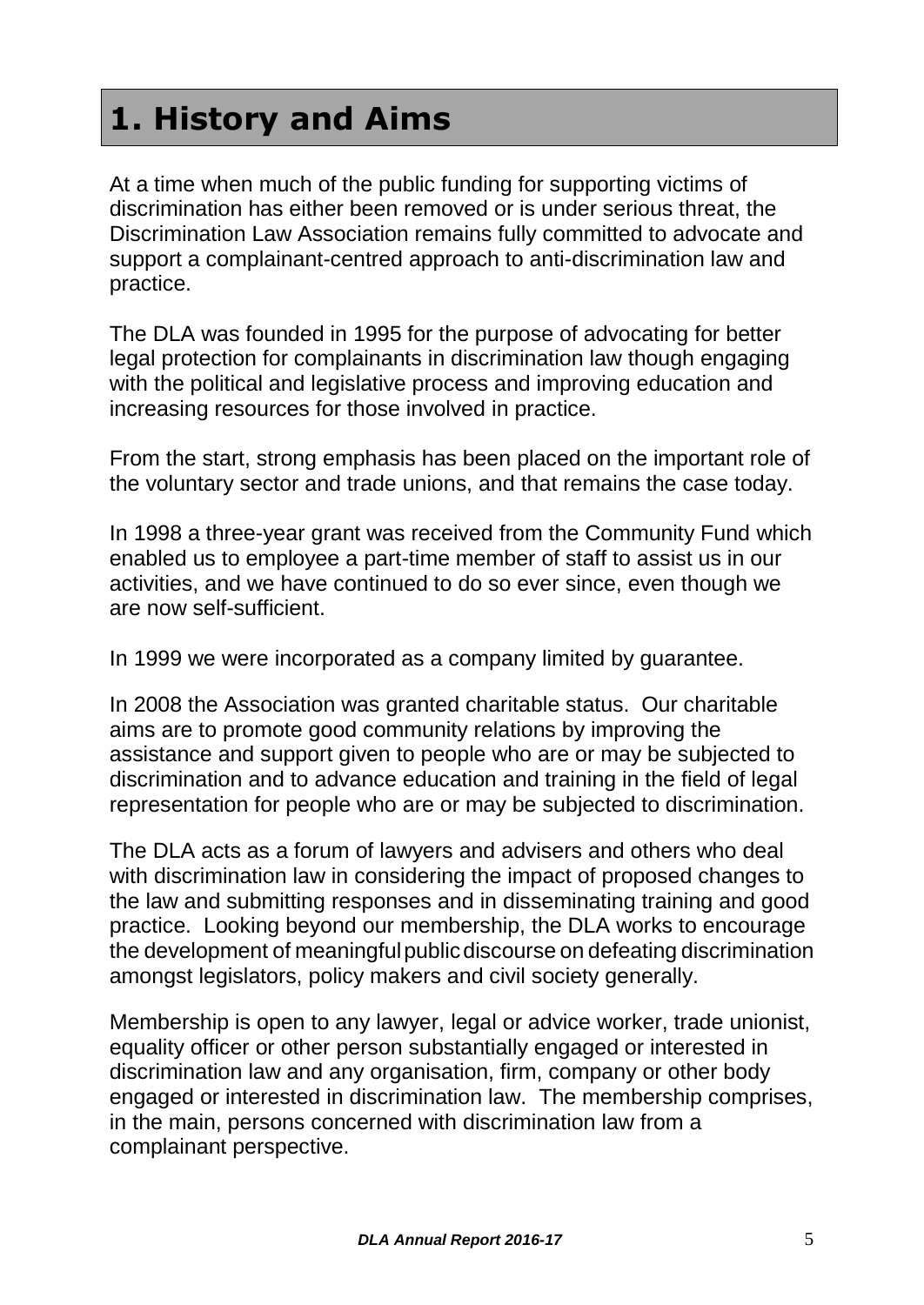## **2. Overview and Chair's Report**

This report covers the period from December 2016 - December 2017.

I have had the pleasure again this year of working as chair with a committee of committed and intelligent lawyers and policy experts from a variety of backgrounds, with some really excellent results. The commitment of the Executive to regular meetings and unpaid hard work to ensure all the things we do happen and are first class is fantastic. As I review the year and look at all we achieve as a team, with the help and support of people from across the Discrimination Law world, I want to say a really big thank you to everyone who has worked with us and for us this year.

As chair I have been able to contribute to discussions and debates both at the Equality and Diversity Forum monthly meetings, and as part of the Panel of the Fawcett Review, as well as an invited speaker at various conferences and events. I have focussed my message this year to three key changes which we at DLA believe would have real impact for all claimants who suffer discrimination: first, remove all fees from the Employment Tribunals; second, review and reinstate an early legal advice scheme for employment and discrimination issues and third, implement the dual discrimination provisions of the Equality Act 2010. Whilst the first has been achieved for now, with a review of legal aid cuts due to take place this year and growing recognition of the need for legal protection of intersectional discrimination, these issues remain as crucial as ever.

I have been delighted this year to work with lawyers from both Manchester and Birmingham supporting the setting up of our first two regional DLA groups. Thanks are due to Helen Barney, Nazia Khan and David McBride for getting the two groups up and running. We look forward to more events and greater regional involvement in our work.

The political background has been far from easy for discrimination lawyers, and whilst the striking down of ET fees last summer has given a real lift to the mood the sheer amount and range of unlawful and unchallenged discrimination remains profoundly disturbing.

For many practitioners the knowledge that there is widespread discrimination is often difficult to prove partly because so many in society refuse to accept that it exists at all. This year we have been seeing the hard evidence of acts of discrimination, and of attitudes to and impacts of all types of discrimination in report after report.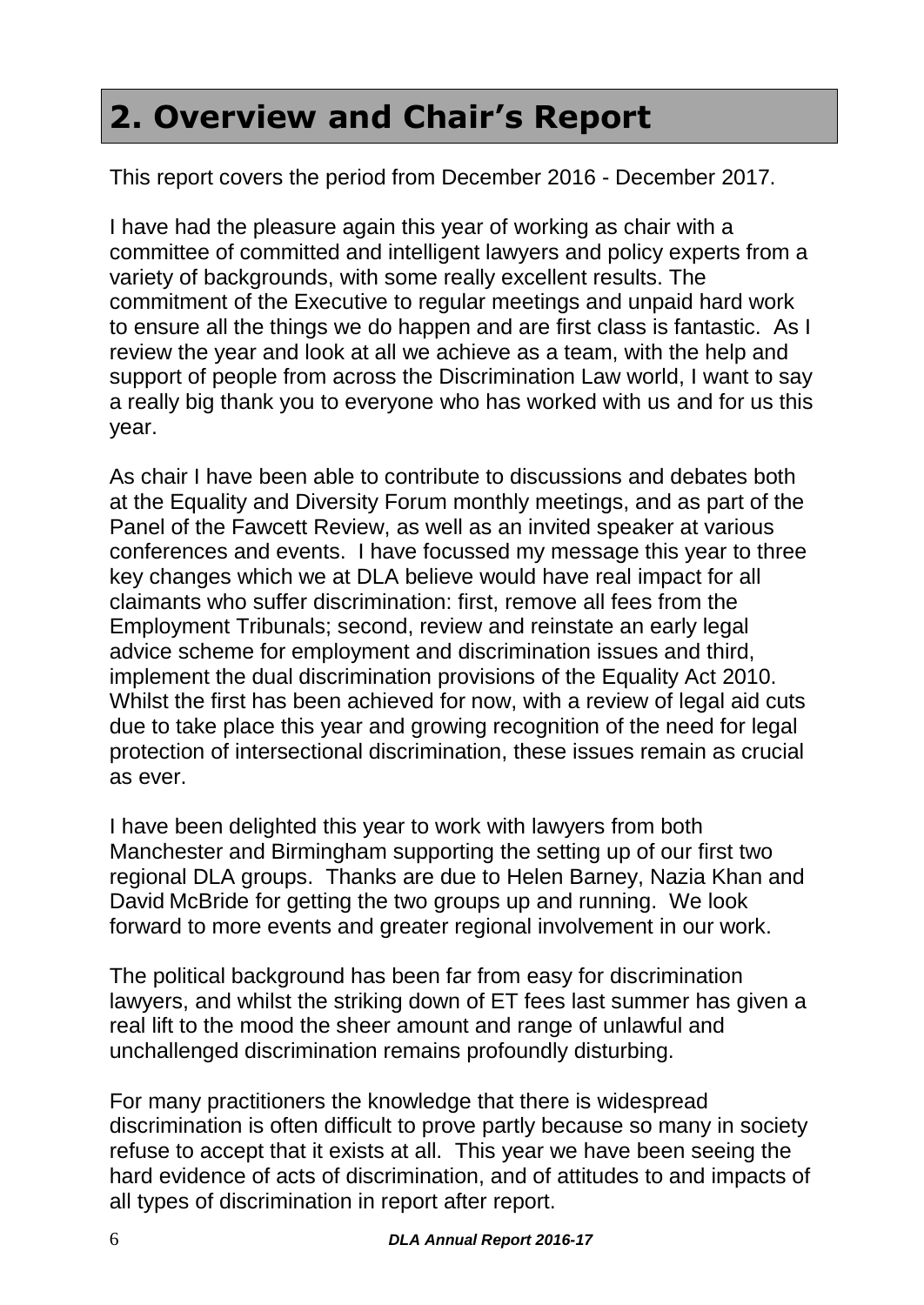As I write, yet again the EHRC is reporting on the appalling discriminatory attitudes of many employers towards women, on grounds of pregnancy; parenthood and childbirth. We have read, noted and often responded to report after report analysing issues ranging from the impact of austerity on BME women, to the discriminatory injustices against women in the prison system and the racial prejudice within the criminal justice system. We have heard from experts about the appalling levels of Islamaphobia and the impact on Muslim women; and over and over again, the fact of sexual harassment and sexual assault on women in the workplace and in everyday life.

We have also witnessed first-hand the impact of cuts to funding across the board, from legal aid to the EHRC; from local authority budgets to those of projects to access to justice. We have reported and written about legal development and lack of improvement of opportunities for people with disabilities, from the exclusion from workplaces to denial of benefits necessary for basic human dignity.

With the help of our active members and the expertise of many friends and supporters we have delivered our core objectives, of PGMs; *Briefings* and eNews and an annual conference, but we have also contributed to discussions and debates across the spectrum of protected characteristics and types of discrimination. This coming year we will continue to raise awareness of issues, educate and inform practitioners on how to respond, and to write letters, give evidence and draft responses to consultations whilst we argue for change. We hope to focus on contributing to some of these policy debates and look forward to calling on the expertise of our many members and friends in responding to evidence and making recommendations for change.

In the past year we have continued to benefit from excellent speakers at both our PGMs and at our Conference, as well as first class writing from members and contributors in our *Briefings* magazine. We benefit from a regular update on law in eNews - always up to date always practical and insightful - and from news and updates on events from members. To everyone who contributed in any or all of these ways, thank you and please continue to support us in the coming year.

I am very much aware that the DLA works because of the efforts of many people in lots of ways, but there are some specific people to thank.

Chris Atkinson continues to keep the organisation running, and the administration and finances of the charity in order. He works behind the scenes with cheerfulness and serenity and is a voice of calm in a hectic world.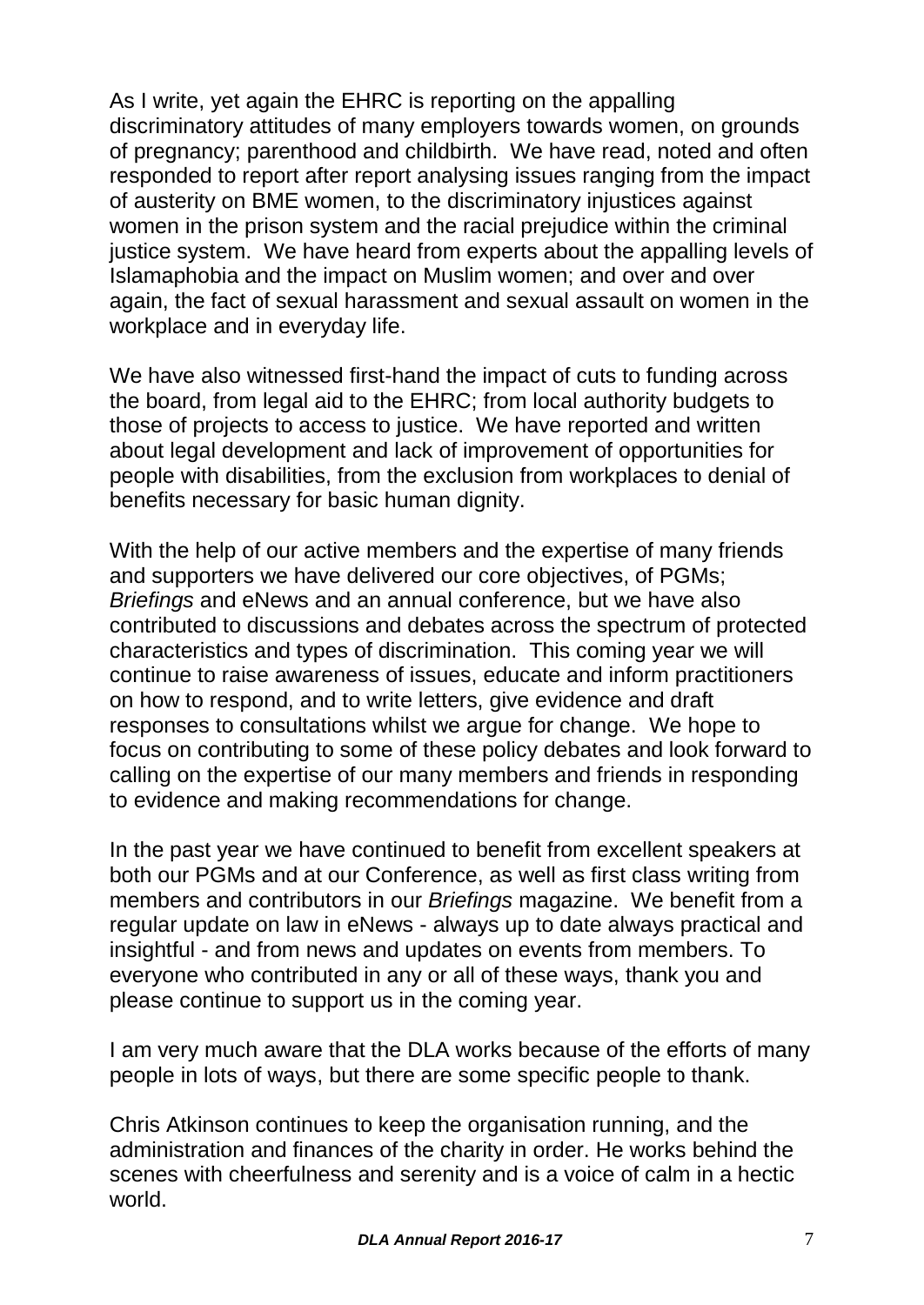Geraldine Scullion continues to be a patient and thoughtful editor and the content and quality of Briefings is a credit to her.

Michael Reed continues to oversee our budget and provide a common sense approach to the finances and fundraising of the organisation.

Rosalee Dorfman has been a force of nature over the PGMs this year. Others have worked with her, but without her vision, enthusiasm and energy, many events would not have happened.

Michael Newman has continued to be a superb vice chair, supporting behind the scenes as well as leading on so many initiatives and events, including the conference; ET users group and Gender Pay Gap Reporting.

Last but no means least, Gay Moon, whose decision to stand down this year will leave a very large hole in the committee. She has been active and hard working for many years, in recent years taking significant responsibility for the annual conference. I know all our members and friends will all join me in thanking her for all her work over the years and wishing her well for the future.

### **3. Membership**

Membership of the DLA has held up well over this past year. As of 31<sup>st</sup> December 2017, DLA membership stood at 250 members, made up of:

- 101 solicitor/barristers
- 49 individuals other (including academics, trainers, consultants, trade unionists)
- 33 student/unwaged
- 38 voluntary organisations/law centres
- 4 large solicitors firms
- 9 medium solicitors firms
- 7 small solicitors firms
- 9 national organisations (including equality bodies, trade unions)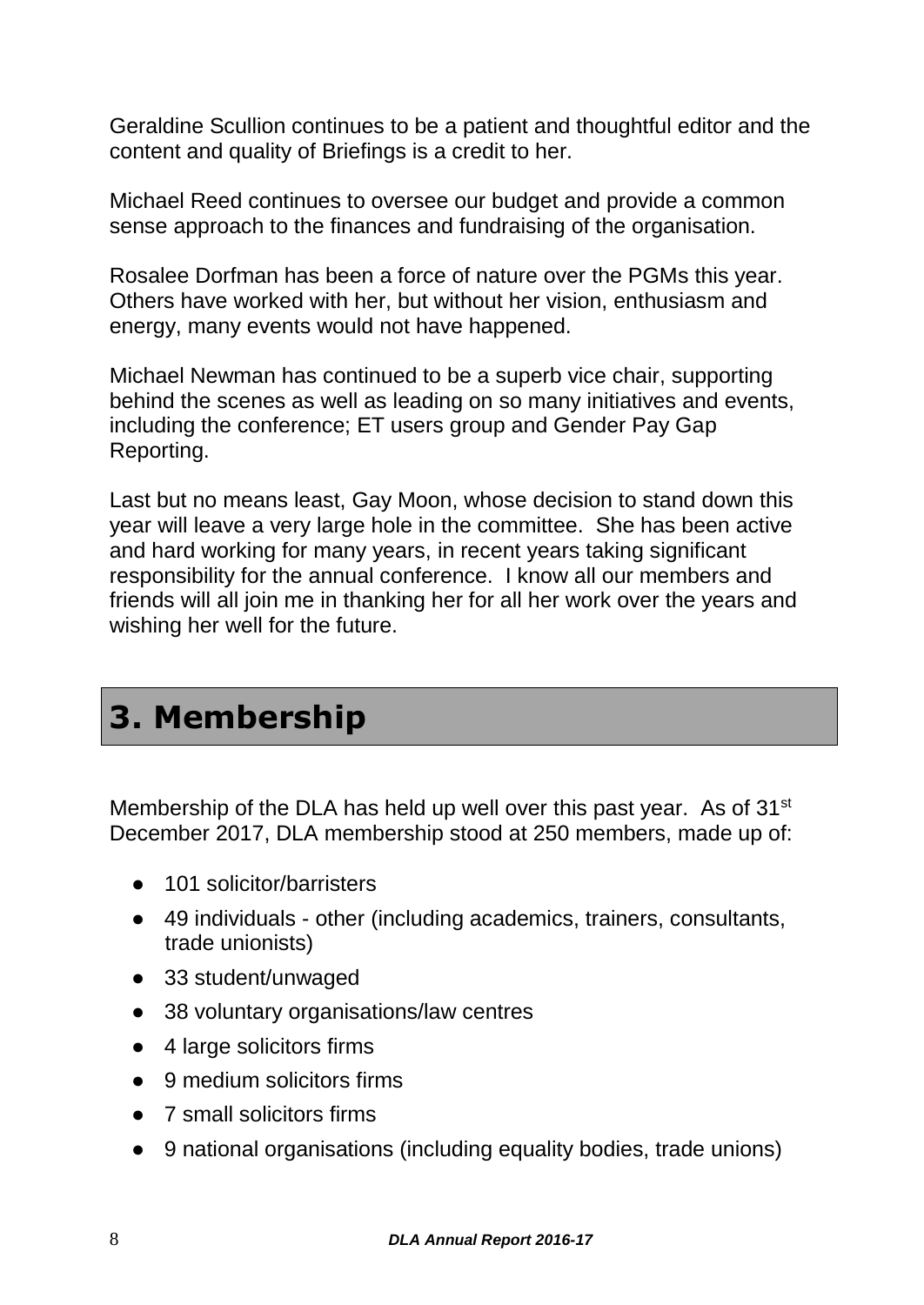Overall membership was marginally down as compared with the same time last year (259 members) and is still only just below the levels of previous years when we had just over 300 members. However, we have now rather more individual memberships and rather fewer organisations than in the past.

It is encouraging that there is still a steady flow of new membership applications but the challenge for this coming year will be to retain existing members and recruit new ones. We are especially concerned to retain our members who depend on grants from public authorities and/or legal aid whose survival is at risk due to government spending cuts and reform of legal aid; they make an extremely valuable contribution to the work of DLA as well as to members of the public who rely on them for accessible high-quality legal services.

### **4. Briefings and E-mail News**

#### **Briefings**

#### *Briefings*

The DLA's 2017 editions of its legal journal *Briefings* reflected not only the development of case law in equality and human rights but also the political issues of the day. The first edition in March began with a 'gaze into a crystal ball' in order to try to predict how Brexit might impact on discrimination law and workers' rights. Capturing the mood of many equality and discrimination rights practitioners, Rachel Crasnow QC asked 'How scared should we be?' and concluded that, as no guarantees have been given that our current workplace protections will not be weakened, practitioners must actively contribute to debates on new frameworks for protection as Brexit changes the legal landscape of the UK.

The July edition of *Briefings* addressed mental health in the workplace, another important and current issue. Stephen Heath, a lawyer with MIND, highlighted the shortcomings of existing legislation and argued for an anticipatory duty and mandatory positive action to protect vulnerable workers.

Among the important cases reported was Unison's victory at the Supreme Court in July 2017, which successfully challenged the imposition of fees to access the employment tribunals - an issue which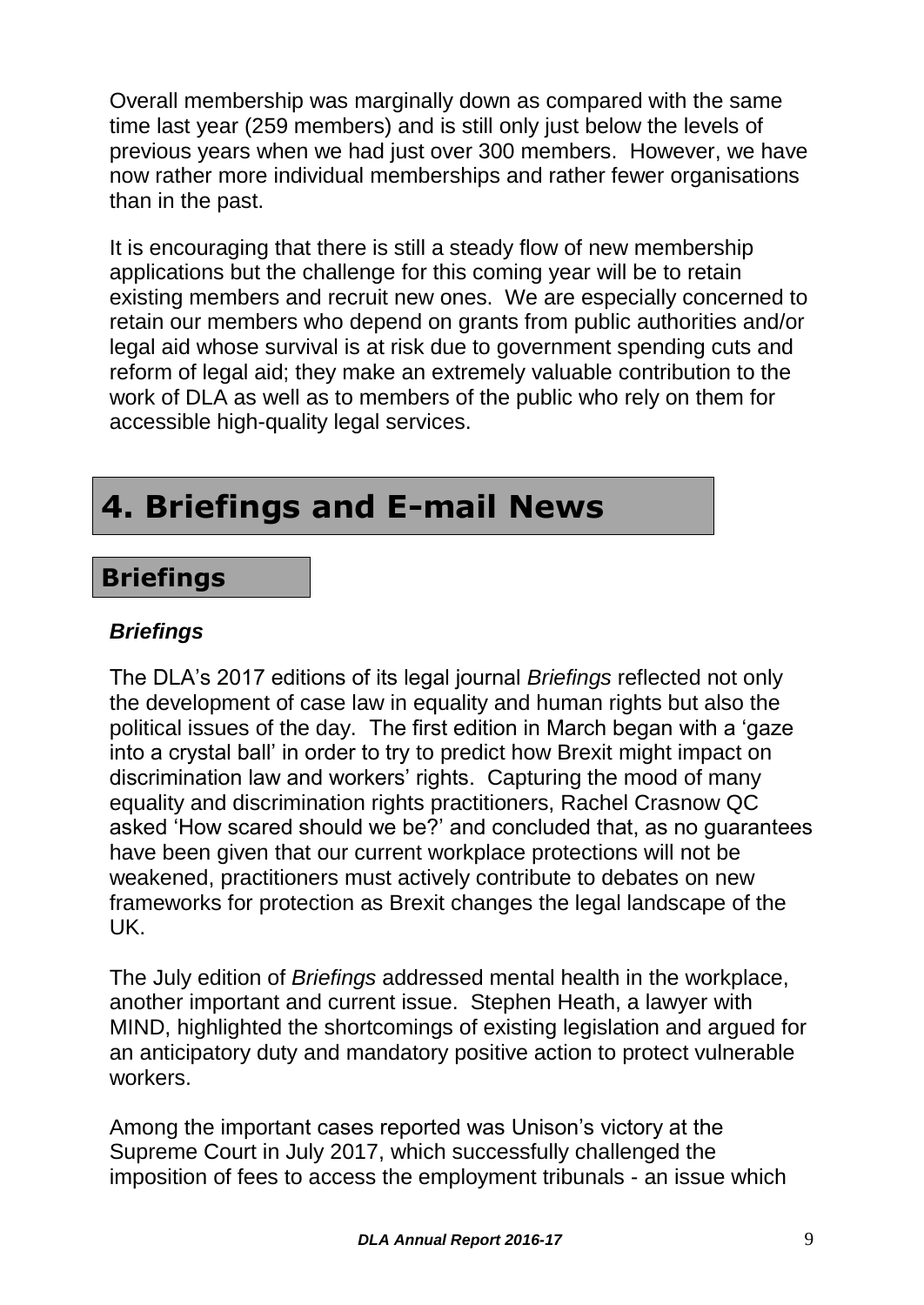*Briefings* had highlighted over a number of months. The DLA exists to, among other things, promote and protect access to justice and many of our readers would have welcomed Lord Reed's analysis that access to justice is a fundamental part of the UK's constitution.

A number of important services and education cases were reported alongside the myriad cases in the field of employment discrimination. These included the successful challenge to a bus company's inadequate reasonable adjustment policy (*Paulley v FirstGroup plc*), a successful challenge to a bakery when it refused to supply a cake with a gay rights slogan (*Lee v Ashers Baking*), and a challenge by OFSTED to a mixedsex school's segregation policy (*The interim Executive Board of X School v Her Majesty's Chief Inspector of Education, Children's Services and Skills*).

Illustrating the on-going struggle against the reduction of welfare support as a result of government's austerity policies, the case note briefings reported challenges to discriminatory impact of the 'bedroom tax' (*MA & Ors v SSWP*) and the benefits cap (*R(DA & Ors) v SSWP*). These are challenges which practitioners will no doubt continue to deal with in 2018.

*Briefings* is entirely dependent on the willingness of DLA members and supporters to write articles and case notes and we are very grateful to all our volunteer contributors. Our active members' database has provided a rich resource of contributions to the DLA's work and for the items published in *Briefings*. *Briefings* Editor Geraldine Scullion uses the list to invite active members to contribute to the forthcoming edition. If you would like to write for Briefings and be included on the database, please contact Chris Atkinson at info@discriminationlaw.org.uk.

As always, we would like to thank and acknowledge Geraldine Scullion's work and that of our designer Alison Beanland.

### **E-mail News & Information Circulation**

Over the last year, we have circulated 12 issues of the DLA's email News, containing updates on DLA institutional developments and responses to consultations, as well as relevant national and international reports, case updates, conferences, vacancies and discrimination law news, plus information circulated at the request of members.

As of 31<sup>st</sup> December 2017, we had 473 recipients on our electronic mailing list and therefore directly receiving our *eNews*.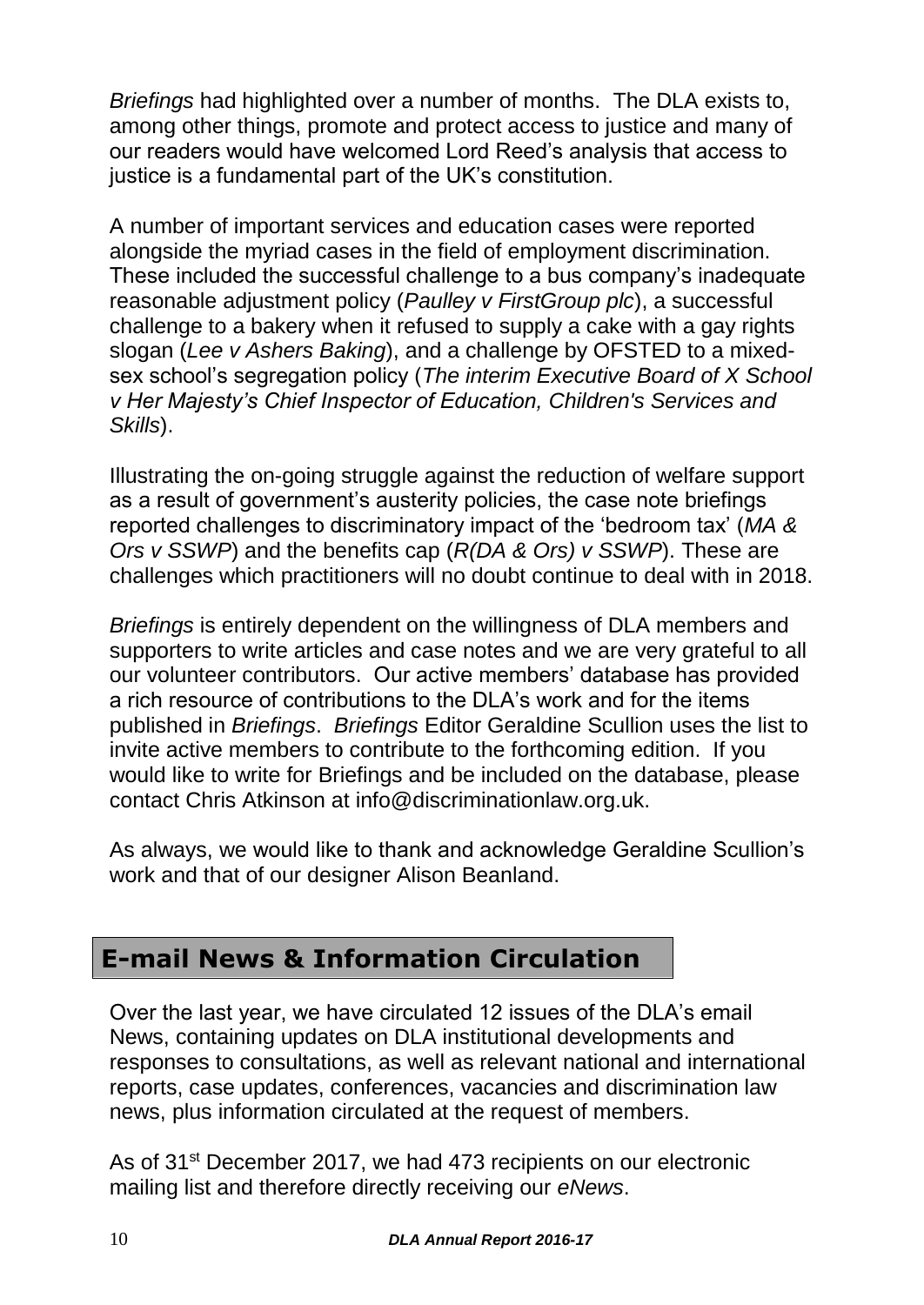### **5. Practitioner Group Meetings**

The DLA has continued to run an exciting programme of meetings this year. We are grateful to all of our speakers who have given up their time and efforts to help us. We would also like to thank all our venues for hosting meetings (and providing refreshments).

| Wednesday 25th<br>January 2017      | You're (Not) Hired" -<br>Discrimination in<br><b>Recruitment: Hot Topics and</b><br><b>Litigation Strategy</b>                           | <b>Chris Milsom</b><br>(Cloisters Chambers)                                  |
|-------------------------------------|------------------------------------------------------------------------------------------------------------------------------------------|------------------------------------------------------------------------------|
| Wednesday 29th<br><b>March 2017</b> | The "gig economy" and<br>discrimination: does the law<br>provide sufficient protection?                                                  | Tom Linden QC<br>(Matrix Chambers)<br>and Annie Powell<br>(Leigh Day)        |
| Thursday 20th<br>April 2017         | Modern Slavery: where do<br>we go from here?                                                                                             | Jim Rowbottom<br>(7BR Chambers) and<br>Jamila Duncan-Bosu<br>(ATLEU)         |
| Tuesday 20th<br><b>June 2017</b>    | Indirect discrimination post<br><b>Essop and Naeem back on</b><br>track? Discussion of the<br>recent landmark Supreme<br>Court judgments | Nicola Braganza and<br><b>Catrin Lewis (Garden</b><br><b>Court Chambers)</b> |
| Wednesday 19th<br><b>July 2017</b>  | <b>Religion in the Workplace</b>                                                                                                         | Schona Jolly QC<br>and Dee Masters<br>(Cloisters Chambers)                   |
| Wednesday 29th<br>November 2017     | Discrimination issues in<br>housing law: recent cases                                                                                    | Liz Davies (Garden<br><b>Court Chambers)</b>                                 |
| Tuesday 5th<br>December 2017        | Discrimination, Employment<br>and the High Court                                                                                         | <b>Chris Milsom</b><br>(Cloisters Chambers)                                  |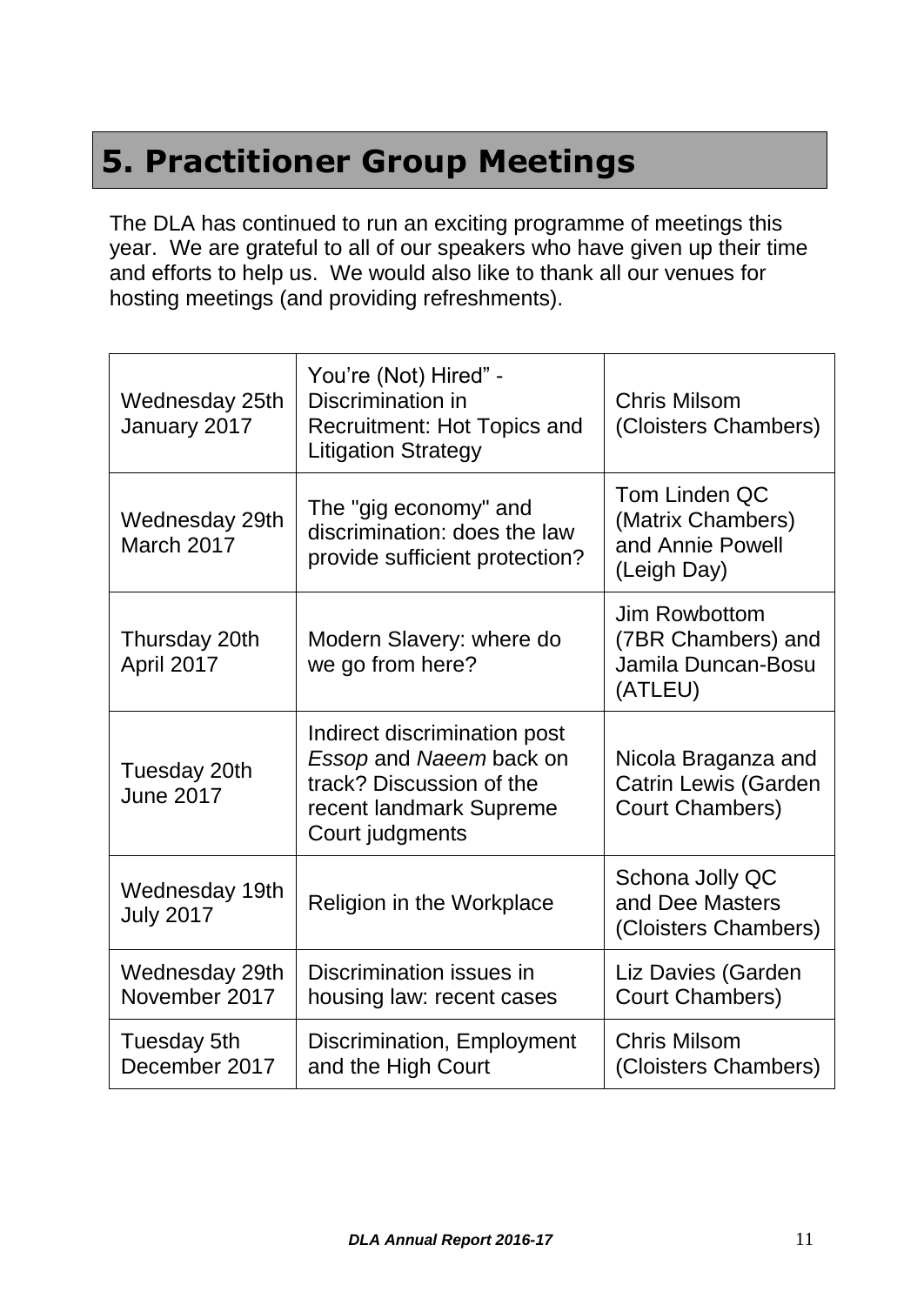# **6. Regional Representation**

This last year has seen the successful launch of DLA regional groups in the West Midlands and Manchester with inaugural events being held in Birmingham and Manchester.

The DLA is very grateful for the sterling support shown by our Regional Representatives: David McBride (Birmingham) and Nazia Khan (Manchester).

| Monday 3rd<br><b>July 2017</b>   | Workshop: 'Handling<br>disability discrimination<br>complaints - how best<br>to succeed' | <b>Helen Barney</b><br>(No5<br>Chambers)                                                  | West<br><b>Midlands</b> |
|----------------------------------|------------------------------------------------------------------------------------------|-------------------------------------------------------------------------------------------|-------------------------|
| Thursday 7th<br>December<br>2017 | Review of 2017<br><b>Discrimination Issues</b>                                           | Sonia Birdee<br>and Ben<br><b>McCormack</b><br>(Garden<br><b>Court North</b><br>Chambers) | Manchester              |

### **7. Influencing Law and Policy**

Influencing law and policy is at the heart of the DLA, and as the list of submissions below demonstrates, we have continued to play an active part in shaping the national debate around discrimination policy.

As well as formal consultation responses, we also engage with other NGOs, and join with other organisations in letters to the press on important topics that we feel touch on the DLA's principles.

We regularly attend the Employment Tribunal National Users Group, and our contributions reflect our members' concerns about access to justice, and any reforms to the tribunal process that may impact on those bringing discrimination claims. We also continue to work with the British Institute for Human Rights on matters of common interest and attend meetings with the Equality and Diversity Forum.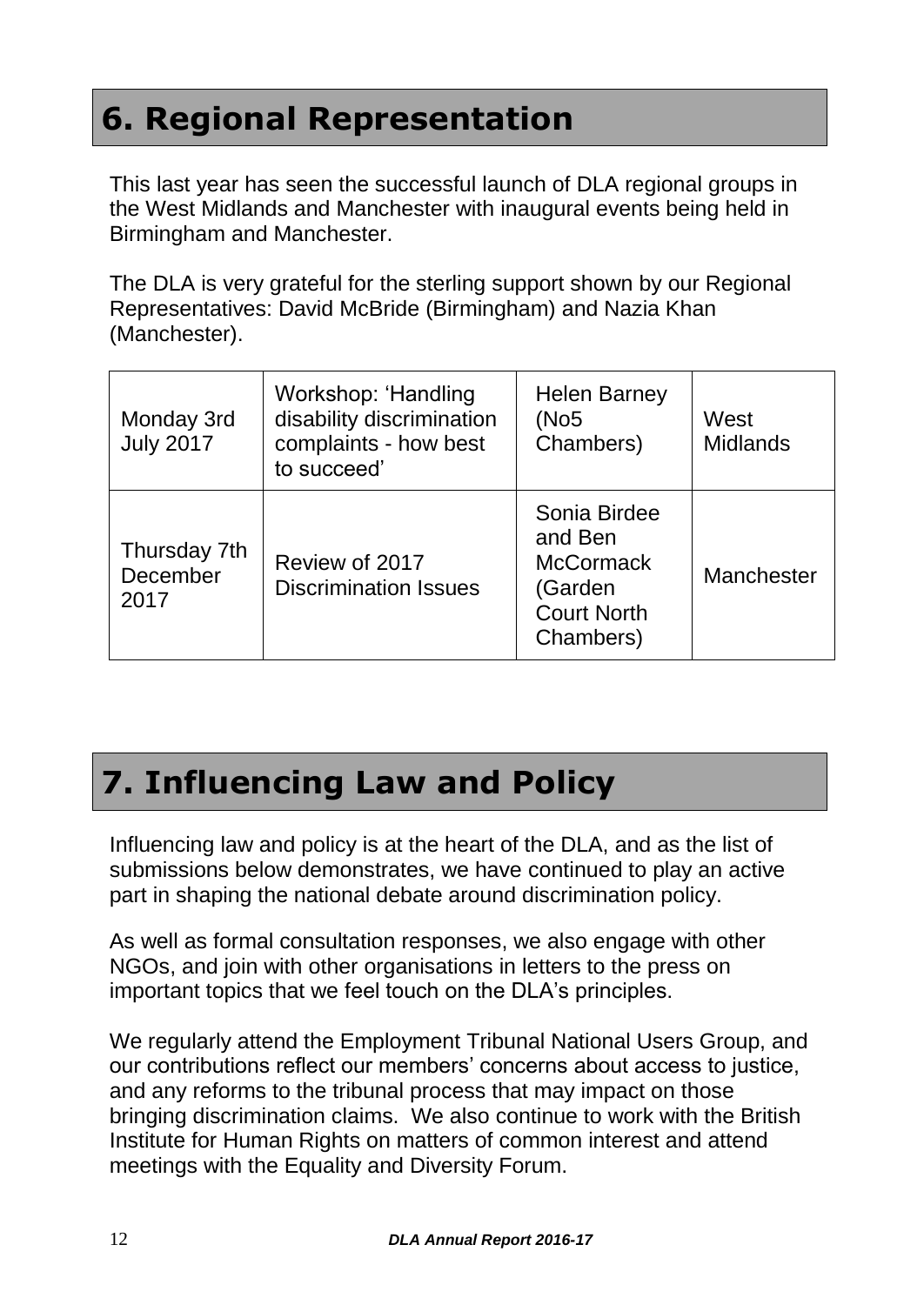Select Committees are an increasingly important part of parliamentary democracy, and so we are pleased that we continue to be invited to give evidence, hopefully providing some material from a practitioners' perspective that can be used to hold ministers (of every persuasion) to account.

As ever, we will create similar opportunities in 2018 so that we can continue to influence law and policy effectively in line with our members' interests.

### **DLA Submissions**

The DLA made written submissions in relation to the following inquiries / consultations since the previous AGM. They can be downloaded from our website www.discriminationlaw.org.uk:

| Reforming the<br><b>Employment Tribunal</b><br><b>System consultation</b> | Ministry of Justice and<br>Department for Business,<br><b>Energy &amp; Industrial Strategy</b> | January<br>2017   |
|---------------------------------------------------------------------------|------------------------------------------------------------------------------------------------|-------------------|
| Caste in Great Britain and<br>Equality Law: A public<br>consultation      | <b>Government Equalities Office</b>                                                            | September<br>2017 |

Organisations that the DLA has liaised with in the past year include:

- Employment Tribunal User Group
- Equality and Diversity Forum
- Women and Equalities Committee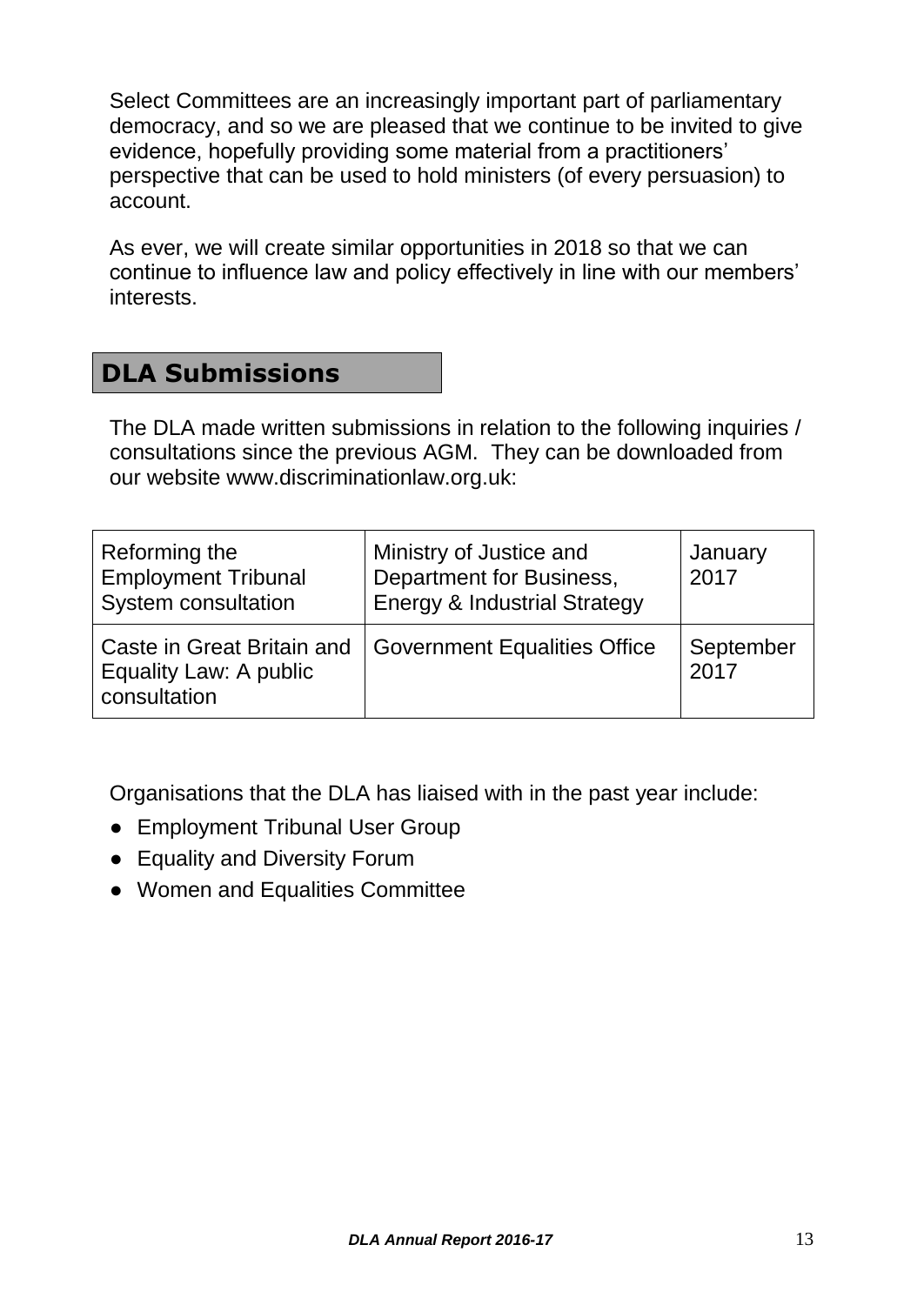# **Appendix 1: Staffing**

Chris Atkinson became the DLA Administrator/Development Officer as a temporary appointment in October 2010 and his permanent position was confirmed in November 2010; he remains in post. This is a part-time post.

There are no other paid or unpaid staff.

### **Appendix 2: Support and Thanks**

During the year we have benefited from the support of the following solicitors' firms, who have hosted Executive Committee and/or Practitioner Group Meetings during the year:

- 7BR chambers
- Leigh Day
- Slater & Gordon (London & Manchester offices)
- Cloisters Chambers
- No5 Chambers (Birmingham)
- Garden Court Chambers
- Garden Court North Chambers

Additionally Leigh Day have generously printed full sets of documents for our annual conference and for this year's AGM.

Thank you to 7BR chambers for hosting our AGM in February 2017 and again this year.

A special vote of thanks is due to Allen & Overy for so generously hosting our annual conference, providing catering and valuable support services.

We are extremely grateful to them all.